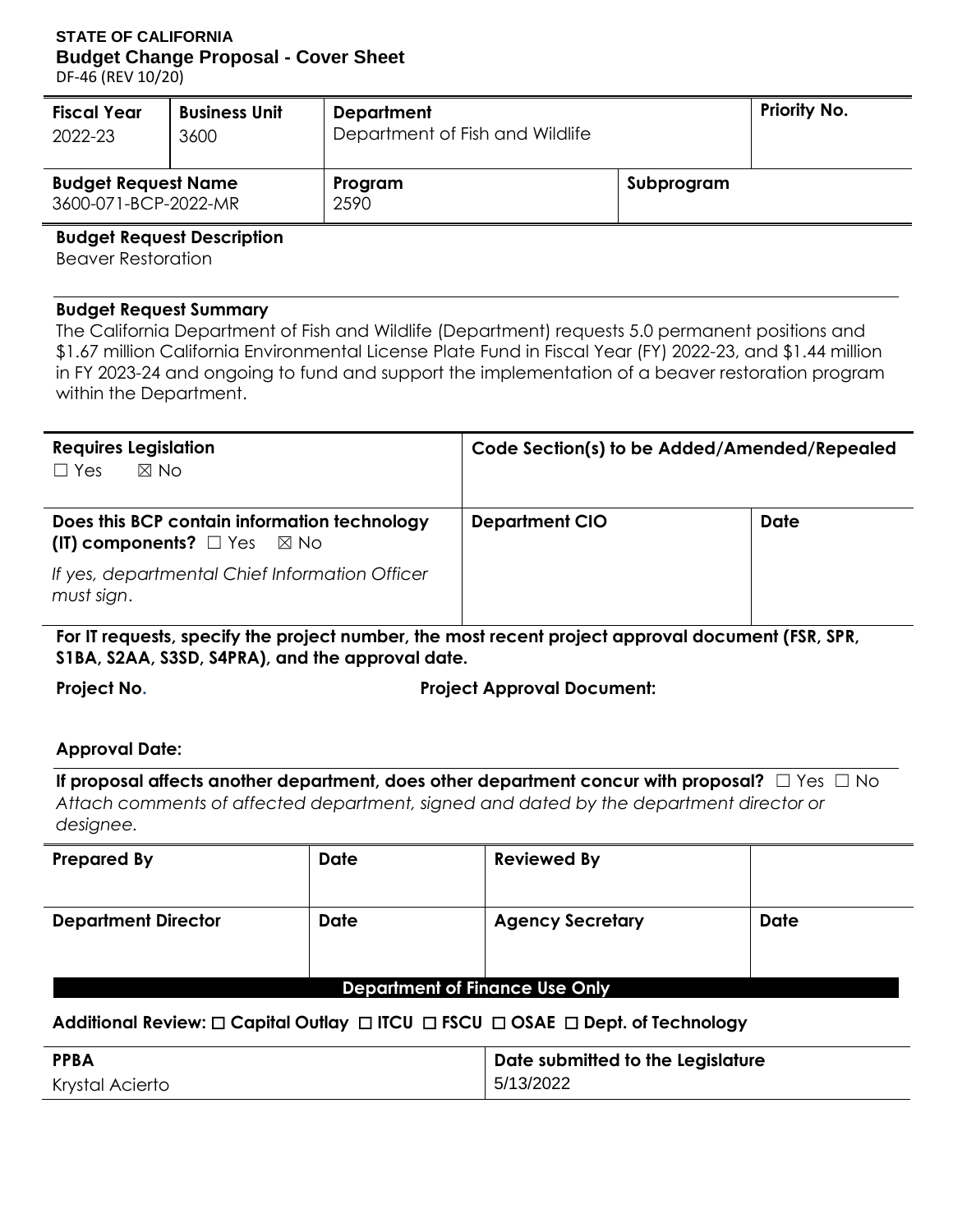#### **A. Budget Request Summary**

 and \$1.67 million California Environmental License Plate Fund in Fiscal Year (FY) 2022-23, and \$1.44 million in FY 2023-24 and ongoing to fund and support the implementation of a beaver The California Department of Fish and Wildlife (Department) requests 5.0 permanent positions restoration program within the Department.

### **B. Background/History**

 The North American Beaver (*Castor canadensis*) is considered a "keystone species". Beavers used to live in almost every stream in North America (except in the deserts) with an estimated those populations to approximately 10-15 million beavers today. Beavers are known for their ability to build dams and change waterways – but the ecosystem benefits provided to other native species in the process may be less recognized. It might be odd, but beavers are an untapped, creative climate solving hero that helps prevent the loss of biodiversity facing California. In the intermountain West, wetlands, though they are present on just 2 percent of total land area, support 80 percent of biodiversity. Further, beaver dams improve water quality and control water downstream, repair eroded channels, reconnect streams to their engineering, beavers can expand wetland, riparian, and wet meadow habitats and increase wildfire resiliency in areas with known beaver activity. population of 100-200 million. Human exploitation and nuisance eradication efforts dwindled floodplains, and the ponds and flooded areas create habitat for many plants and animals. Beavers create habitat complexity, significantly increase biodiversity, and can provide perennial flow to streams that would otherwise run dry. Through this process of ecosystem

 federal agencies have been working to partner and successfully implement beaver restoration projects throughout California. The Department is actively involved in activities that are responsive to beaver management and reported human-beaver conflict, such as property damage. This proposal supports the Department's need for additional staffing to truly support and manage this native keystone species through the implementation of nature- based solutions. To be successful in our efforts to protect biodiversity, the Department must take a proactive leap towards bringing beavers back onto the landscape through a concerted effort to combine prioritized restoration projects, partnerships with local, federal, California native tribes, non-governmental organizations, private landowners, and state and and state agencies and tribes, and updated policies and practices that support beaver management and conservation throughout the State.

 The gap in needed Department staffing to support Species and Habitat Conservation has been documented through the Department's Service Based Budgeting (SBB) process indicating a 73% mission level gap, which is the Department highest need. These additional resources to support beaver restoration in California will help close this service level gap.

#### **C. State Level Consideration**

 This proposal will directly support ongoing and new funding dedicated to supporting habitat restoration and climate change resiliency. In addition, this proposal supports the Governor's Cutting the Green Tape initiative by utilizing tools and practices developed in that program to expedite review and approval of restoration projects that support beavers. Lastly, this proposal supports the Governor's commitment to conserve 30 percent of California's lands and coastal waters by 2030 (30x30) by protecting biodiversity and sensitive habitats and building resilience to the impacts of climate change through increasing beaver restoration efforts in California.

 Senate Bill 854 (2018) directed the Department to conduct a SBB review to identify strategic goals reflecting its core programs. The Department's SBB review studied, and is continuing to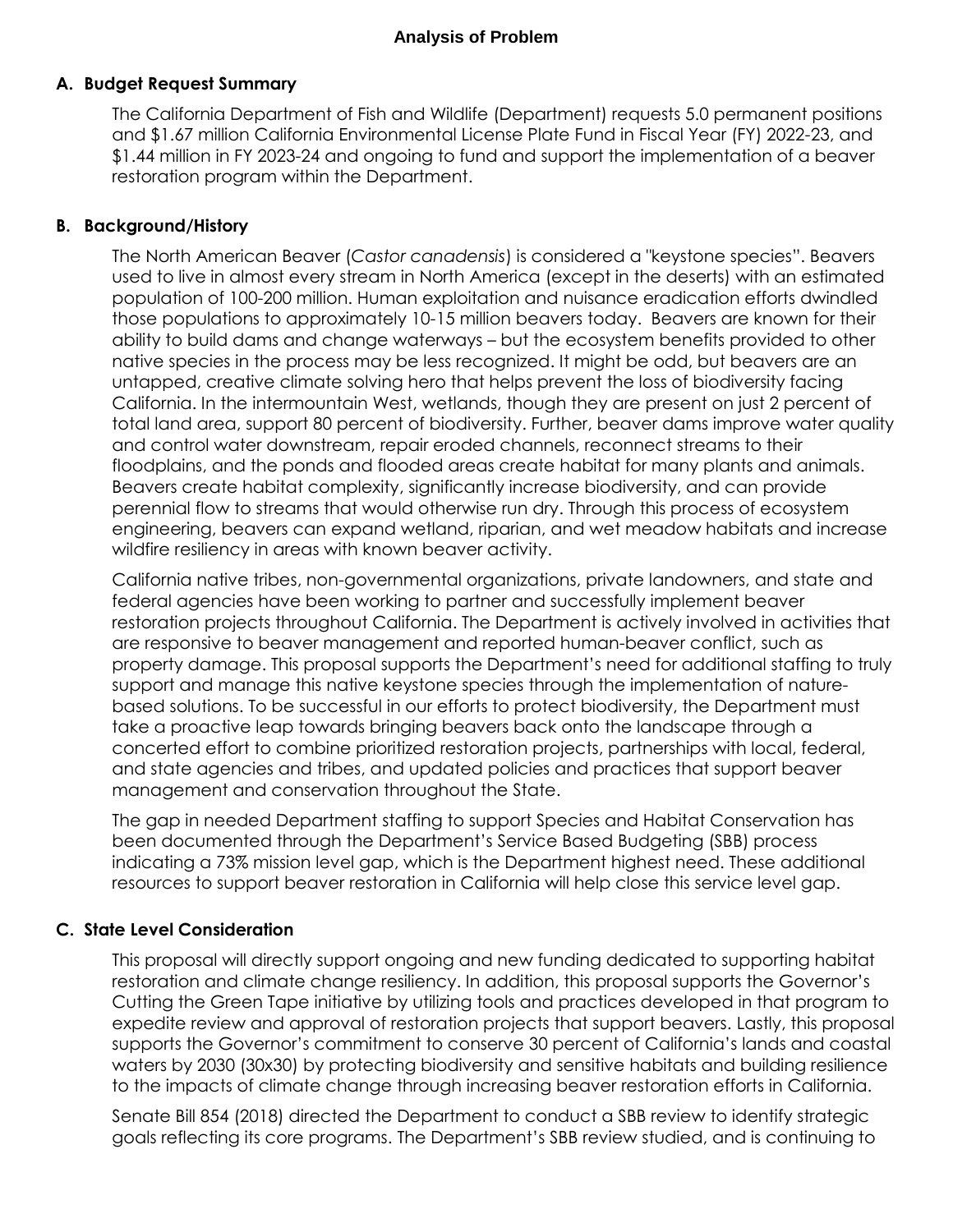staffing requirements to meet its mission, and a comparison of the mission level needs against approximately 35% across mission level needs. Species and Habitat Conservation show the evaluate and report on, the service standards designed to meet its mission, cost estimates and existing staffing. SBB findings have identified that current staffing is sufficient to accomplish greatest need with a 73% gap in meeting the Department's mission level.

### **D. Justification**

 approaches to maximize their unique skills throughout California will benefit our landscapes that are responsive to beaver management and reported human-beaver conflict, such as property damage. However, the Department is not well staffed or structured to truly support and manage this species as a successful contributor to our efforts to protect biodiversity and increase wildfire resiliency through implementing nature-based solutions. This proposal will develop dedicated staffing resources to revise beaver policies and guidelines, coordinate restoration efforts, proactively mitigate human-beaver conflict, and work towards relocating beavers into watersheds through consultation with local partners, state and federal agencies, tribes, and non-governmental organizations. Specifically, this program will support and help Beavers are remarkable at creating more resilient ecosystems – and therefore thinking through and help drive more cost-efficient restoration. The Department is actively involved in activities maintain:

- A comprehensive approach to beaver management in California
- Native California tribes in their efforts to restore culturally significant beavers to their ancestral homelands and other lands they manage
- Demonstrate the importance of beaver relocation and climate smart restoration
- Beneficial habitat as refugia to drought, wildfire, and climate change
- Increased abundance of ecologically and significant plants and wildlife species
- Improve water quality and prolong flow during dry seasons
- An integrated "toolkit" of resources and proven effective exclusion methods for activity, and foster co-existence deployment to mitigate human-beaver conflict, prevent damage due to beaver
- Create a pathway to utilize beaver relocation in watersheds where beavers have been extirpated or co-existence strategies have been exhausted
- Beaver habitat suitability models to reduce the risk of human conflict and to sustain long-term beaver occupancy
- Public awareness for beaver conservation and management

#### **E. Outcomes and Accountability**

 This proposal will allow the Department to revise beaver policies and guidelines in integrated and proactive approach to mitigate human-beaver conflict specific to reported damage due to known beaver activity. The team will coordinate with other agencies and departments to prioritize beaver restoration projects. development of a comprehensive beaver management plan. The team will develop an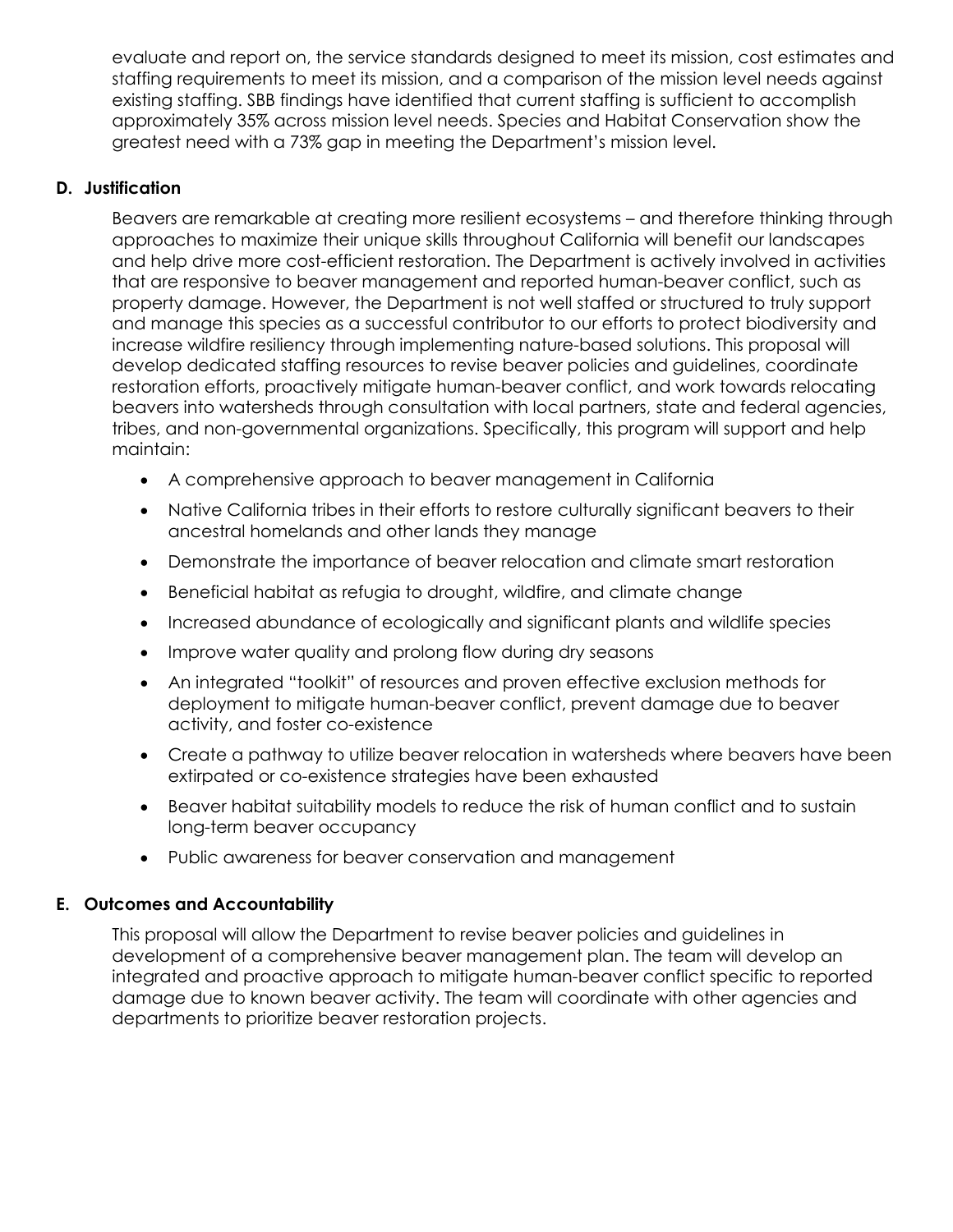| <b>Workload Measure</b>                         | СY | BY | $BY+1$ | $BY+2$ | $BY + 3$ | $BY+4$ |
|-------------------------------------------------|----|----|--------|--------|----------|--------|
| Updated beaver policies,<br>guidelines, plans   |    |    |        |        |          |        |
| <b>Beaver Management Plan</b><br>and amendments |    |    |        |        |          |        |
| Prioritized beaver<br>restoration project list  |    |    |        |        |          |        |
| Beaver relocation projects                      |    |    |        | ⌒      |          |        |
| Workshops, conferences,<br>meetings             |    |    | l O    | 10     |          |        |

#### **Projected Outcomes**

#### **F. Analysis of All Feasible Alternatives**

 Alternative 1: Approve 5.0 permanent positions and \$1.67 million California Environmental support the implementation a beaver restoration program within the Department. License Plate Fund in FY 2022-23, and \$1.44 million in FY 2023-24 and ongoing to fund and

 Advantages: The Department would have the resources to support beaver activities in California being coordinated, prioritized, and supportive of the Administration's goals to accelerate restoration across the landscape, protect biodiversity, and build resilience to climate change. This proposal will also help close the existing SBB gap across Species and Habitat Conservation by 8,000 staff hours per year.

Disadvantages: Requires additional funding to the Department.

 Alternative 2: Approve the 5.0 new permanent positions, and \$9.44 million one-time California Environmental License Plate Fund to support staffing, field equipment, vehicles, and funding for the implementation of a five-year beaver restoration program within the Department.

 Advantages: The Department would have the resources to support beaver activities in California being coordinated, prioritized, and supportive of the Administration's goals to accelerate restoration across the landscape, protect biodiversity, and build resilience to climate change. While limited in time, this proposal will also help close the existing SBB gap across Species and Habitat Conservation by 8,000 staff hours, per year, over the next five years.

 shrinking the existing SBB gap in Species and Habitat Conservation would be short-term. Disadvantages: The proposal would require a significant one-time, investment. The benefits to

Alternative 3: Deny the proposal.

Advantages: Would not require additional resources.

 Disadvantages: The Department would not have the additional resources needed to improve coordination on beaver management, shrink the existing SBB gap in Species and Habitat Conservation, and support the Administrations goals to implement nature-based solutions and improve climate resiliency.

#### **G. Implementation Plan**

 Implementation of this proposal would begin on July 1, 2022, or upon approval of the FY 2022-23 Budget. Initiation of a pilot beaver relocation project would occur in year one.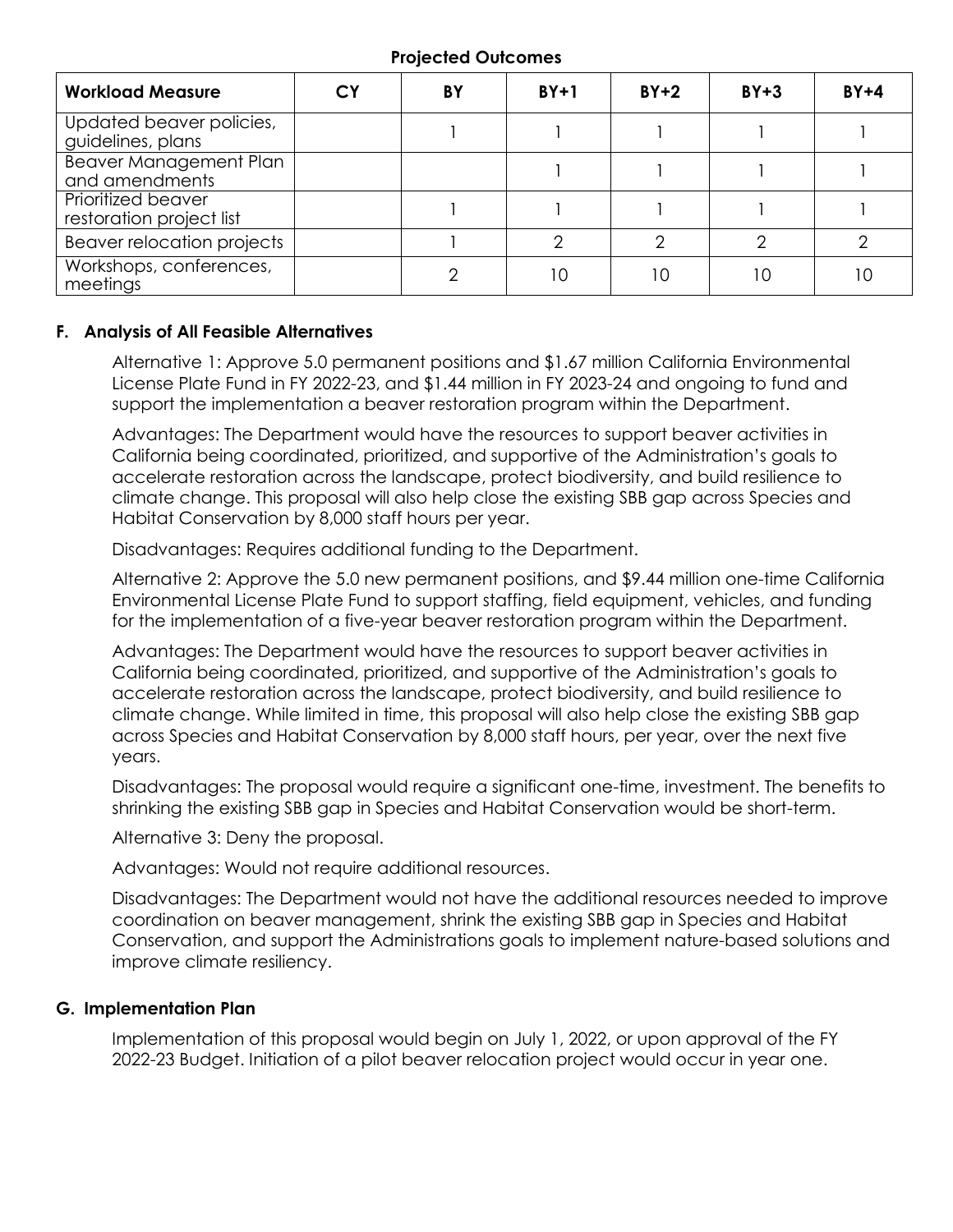### **H. Supplemental Information**

The Department will utilize the requested funding as follows:

- Purchase equipment to trap, tag, and haul beavers.
- Funding for beaver health analysis in support of relocation efforts.

The Department will purchase five 4x4 pickup trucks, distributed as follows:

- One (1) 4x4 pickup for the proposed Senior Environmental Scientist (Supervisor).
- Two (2) 4x4 pickup for the proposed Senior Environmental Scientist (Specialist).
- Two (2) 4x4 pickup for the proposed Environmental Scientist.

#### **I. Recommendation**

 The Department recommends approval of Alternative 1: Approve 5.0 permanent positions FY 2023-24 and ongoing to fund and support the implementation a beaver restoration and \$1.67 million California Environmental License Plate Fund in FY 2022-23, and \$1.44 million in program within the Department.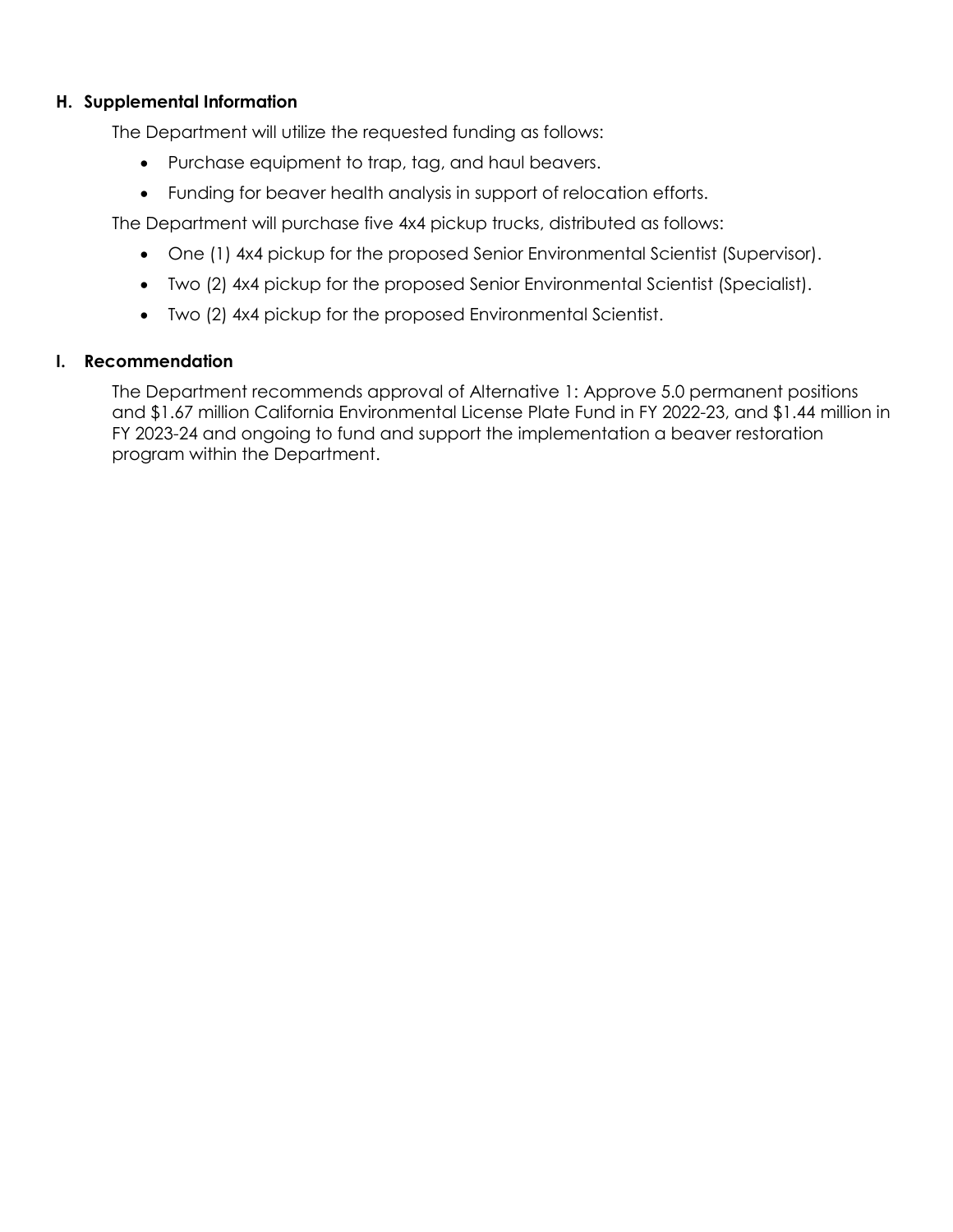# BCP Fiscal Detail Sheet

BCP Title: Beaver Restoration

BR Name: 3600-071-BCP-2022-MR

### Budget Request Summary

## Personal Services

| <b>Personal Services</b>        | <b>FY22</b> | <b>FY22</b>   | <b>FY22</b>      | <b>FY22</b> | <b>FY22</b> | $\overline{FY22}$ |
|---------------------------------|-------------|---------------|------------------|-------------|-------------|-------------------|
|                                 | Current     | <b>Budget</b> | $BY+1$           | $BY+2$      | $BY+3$      | $BY+4$            |
|                                 | Year        | Year          |                  |             |             |                   |
| <b>Positions - Permanent</b>    | 0.0         | 5.0           | $\overline{5.0}$ | 5.0         | 5.0         | 5.0               |
| <b>Total Positions</b>          | 0.0         | 5.0           | 5.0              | 5.0         | 5.0         | 5.0               |
| Earnings - Permanent            |             | 502           | 502              | 502         | 502         | 502               |
| Salaries and Wages              |             | 200           | 200              | 200         | 200         | 200               |
| Earnings - Temporary Help       |             |               |                  |             |             |                   |
| <b>Total Salaries and Wages</b> | \$0         | \$702         | \$702            | \$702       | \$702       | \$702             |
| <b>Total Staff Benefits</b>     |             | 282           | 282              | 282         | 282         | 282               |
| <b>Total Personal Services</b>  | \$0         | \$984         | \$984            | \$984       | \$984       | \$984             |

## Operating Expenses and Equipment

| <b>Operating Expenses and Equipment</b>        | <b>FY22</b> | <b>FY22</b>     | <b>FY22</b>     | <b>FY22</b>     | <b>FY22</b>     | <b>FY22</b>     |
|------------------------------------------------|-------------|-----------------|-----------------|-----------------|-----------------|-----------------|
|                                                | Current     | <b>Budget</b>   | $BY+1$          | $BY+2$          | $BY+3$          | $BY+4$          |
|                                                | Year        | Year            |                 |                 |                 |                 |
| 5301 - General Expense                         |             | 25              | 25              | 25              | $2\overline{5}$ | 25              |
| 5302 - Printing                                |             | 5               | 5               | 5               | 5               | $\overline{5}$  |
| 5304 - Communications                          |             | 5               | 5               | 5               | 5               | 5               |
| 5306 - Postage                                 |             | 5               | 5               | 5               | 5               | 5               |
| 5308 - Insurance                               |             | 5               | 5               | 5               | 5               | 5               |
| 5320 - Travel: In-State                        |             | $\overline{25}$ | $\overline{25}$ | $\overline{25}$ | $\overline{25}$ | $\overline{25}$ |
| 5322 - Training                                |             | 25              | $\overline{25}$ | 25              | $\overline{25}$ | $\overline{25}$ |
| 5324 - Facilities Operation                    |             | 55              | 55              | 55              | 55              | $\overline{55}$ |
| 5326 - Utilities                               |             | 10              | 10              | 10              | 10              | 10              |
| 5342 - Departmental Services                   |             | 193             | 195             | 195             | 195             | 195             |
| 5346 - Information Technology                  |             | 30              | 10              | 10              | 10              | 10              |
| 5368 - Non-Capital Asset Purchases - Equipment |             | $\overline{30}$ |                 |                 |                 |                 |
| 539X - Other                                   |             | 40              | 40              | 40              | 40              | 40              |
| 54XX - Special Items of Expense                |             | 230             | 55              | 55              | 55              | $\overline{55}$ |
| <b>Total Operating Expenses and Equipment</b>  | \$0         | \$683           | \$460           | \$460           | \$460           | \$460           |